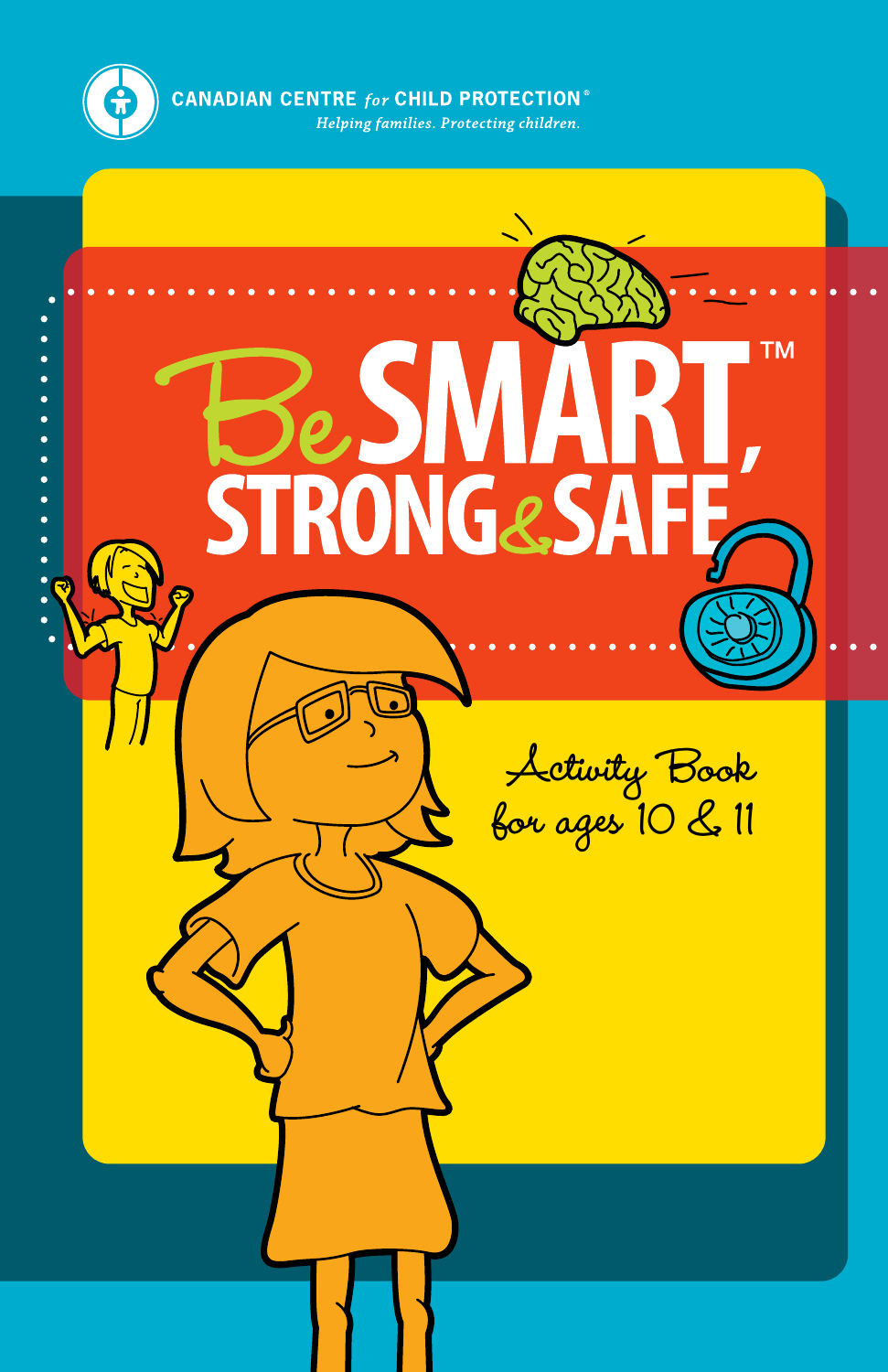The purpose of this activity book is to teach you about healthy boundaries and how to be safe. Paying attention to strange behaviours and situations will help increase your safety.

*Make sure you talk to safe adults if you're unsure about something*.

### WHERE TO GO IF YOU OR A FRIEND NEEDS HELP:

- If there is an emergency, *call 911* or your local emergency number.
- If you need to talk to someone and don't want to give your name, call Kids Help Phone at *1-800-668-6868*  or go to: *kidshelpphone.ca*.
- If something inappropriate or uncomfortable happens online, report it at *cybertip.ca* or call toll-free at *1-866-658-9022*.

# cybertip:ca<sup>®</sup>

Cybertip.ca is Canada's national tipline where you can report concerns about kids being harmed on the internet. This can include:

- Kids sending or posting naked pictures of themselves or others online
- Coming across naked pictures of kids while online
- An adult communicating with kids online, asking them to send naked pictures, perform sexual acts, or meet in person

This booklet was made possible with support from:



Government of Canada

Gouvernement du Canada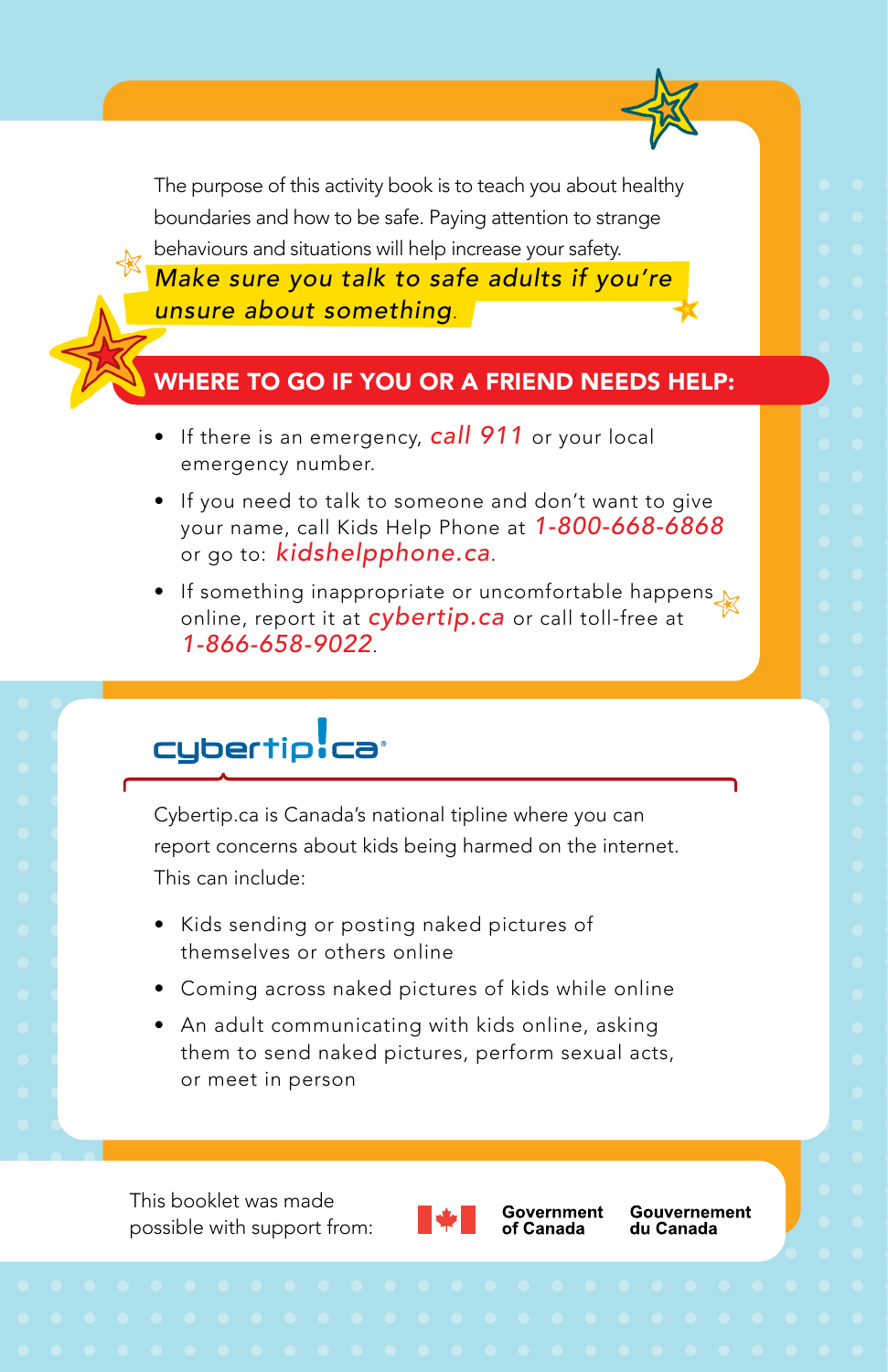# $\overline{\phantom{0}}$

### Table of

# **CONTENTS**

| TRUE, FALSE OR IT DEPENDS                         | 2  |
|---------------------------------------------------|----|
| WHO ARE SAFE ADULTS?                              | 3  |
| <b>I UCKY BREAK!</b>                              | 4  |
| <b>VOCABULARY: WORD SEARCH</b>                    | 6  |
| <b>CONFUSED!</b>                                  | 7  |
| <b>CREEPY METER</b>                               | 8  |
| <b>CREEPY METER FACTS</b>                         | 10 |
| <b>EMBARRASSING MOMENTS</b>                       | 11 |
| <b>CREEPY!</b>                                    | 12 |
| MA7F                                              | 14 |
| <b>AWESOME TIPS!</b>                              | 15 |
| <b>HEALTHY OR UNHEALTHY</b><br><b>BOUNDARIES?</b> | 16 |
| QUIZ                                              | 17 |
| <b>WORD ART GRAFFITI</b>                          | 18 |
| <b>WORD JUMBLE</b>                                | 19 |
| <b>ANSWERS</b>                                    | 20 |
| <b>GLOSSARY</b>                                   | 21 |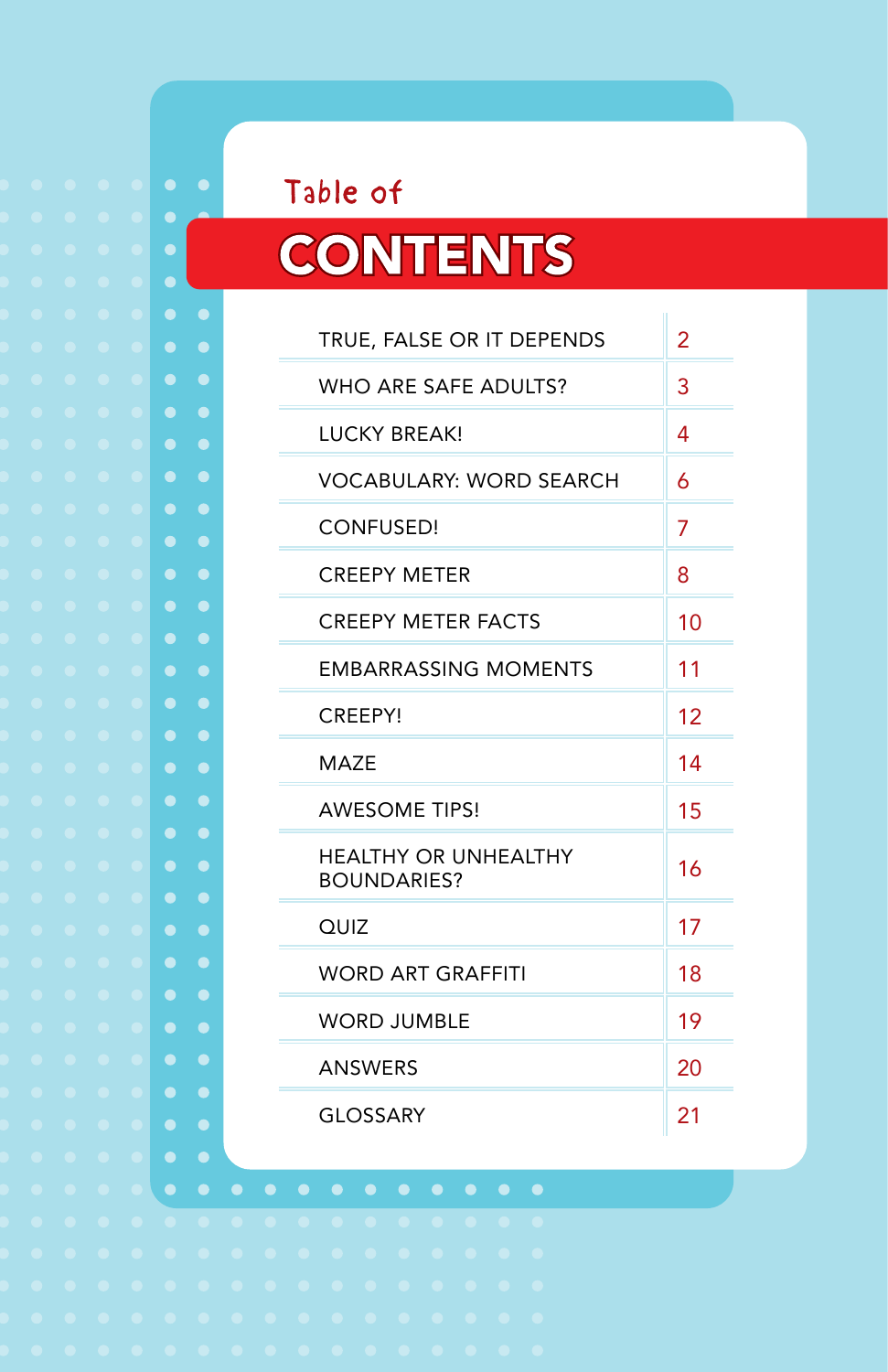# TRUE, FALSE OR IT DEPENDS

### **Read the statements below and circle whether it is true, false, or if it depends.**

| 1              | It's okay to take pictures of people and share the<br>pictures with others without their permission.                                                        | <b>True False</b><br><b>It Depends</b> |  |  |  |  |  |
|----------------|-------------------------------------------------------------------------------------------------------------------------------------------------------------|----------------------------------------|--|--|--|--|--|
| $\overline{2}$ | It's illegal for an adult or older teenager to send<br>you naked pictures of themselves.                                                                    | <b>True False</b><br><b>It Depends</b> |  |  |  |  |  |
| 3              | What you share online is private.                                                                                                                           | <b>True False</b><br>It Depends        |  |  |  |  |  |
| 4              | <b>True False</b><br>It would be cool for a 12-year-old to date a<br>19-year-old.<br><b>It Depends</b>                                                      |                                        |  |  |  |  |  |
| 5              | Pornography is about healthy relationships.                                                                                                                 | <b>True False</b><br>It Depends        |  |  |  |  |  |
| 6              | If you promise to keep a friend's secret, you<br>should never tell anyone, not even an adult.                                                               | <b>True False</b><br><b>It Depends</b> |  |  |  |  |  |
| 7              | If an adult, even one you like, makes you feel<br>uncomfortable, you should tell safe adults about it.                                                      | <b>True False</b><br>It Depends        |  |  |  |  |  |
| 8              | If you think your friend is doing something unsafe<br>or is being abused by an adult, you should tell<br>safe adults, even if your friend tells you not to. | <b>True False</b><br>It Depends        |  |  |  |  |  |
| 9              | It takes a lot of courage to talk to an adult about<br>something you feel bad about.                                                                        | <b>True False</b><br>It Depends        |  |  |  |  |  |
| 10             | Adults and older teenagers know that it's wrong<br>to touch a younger child's private areas.                                                                | <b>True False</b><br><b>It Depends</b> |  |  |  |  |  |
| 11             | It's inappropriate for an adult to show<br>favouritism to one child over another.                                                                           | <b>True False</b><br><b>It Depends</b> |  |  |  |  |  |

check your answers on page 20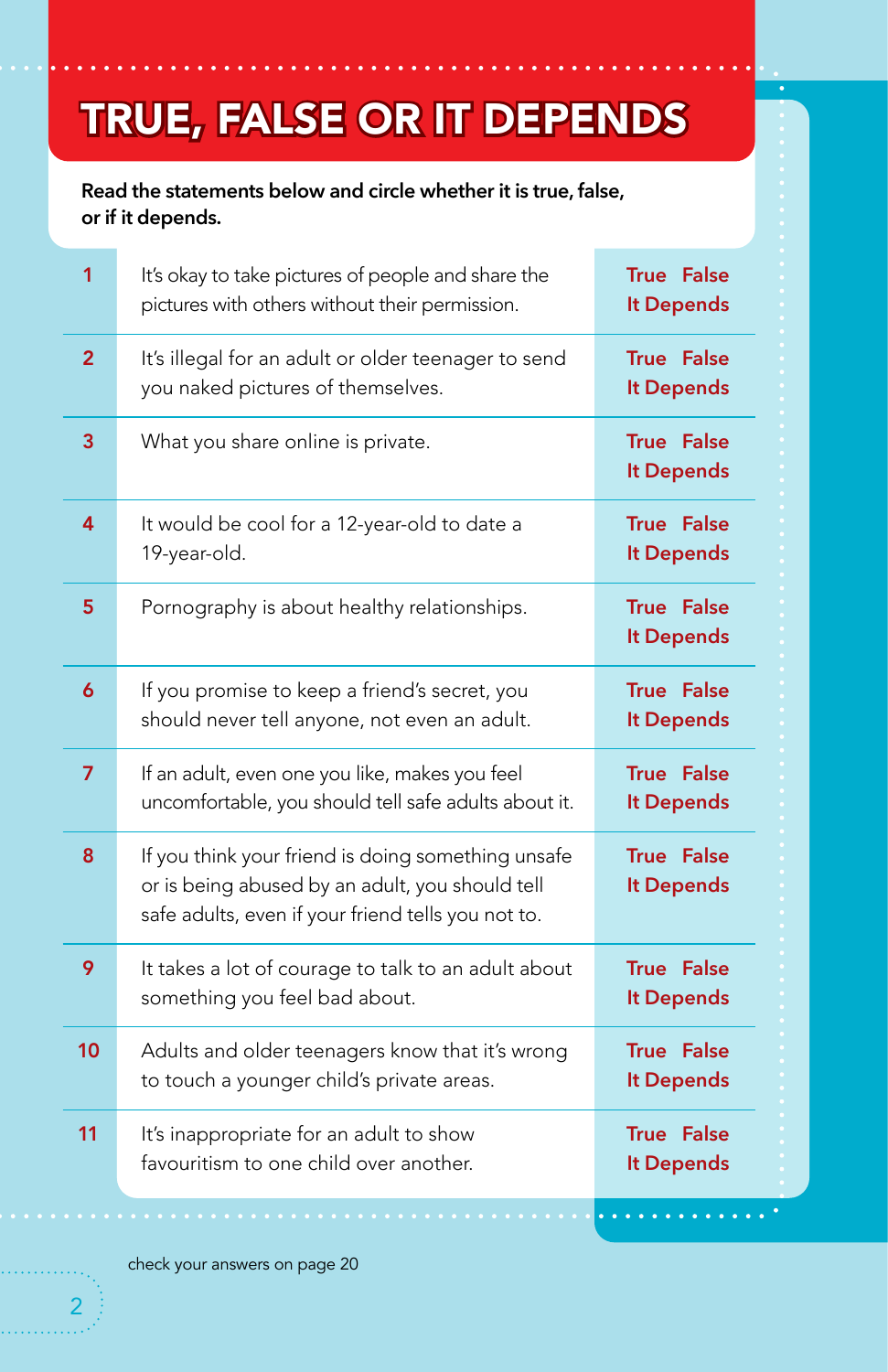# WHO ARE SAFE ADULTS?

Sometimes it can be confusing to know who you can go to for help. Learning how to identify safe adults in your life who you can go to if you're feeling uncomfortable or need advice is important. Safe adults are people who make safe decisions around children, protect them and engage in safe behaviour around them. Look at the statements below and circle whether it describes safe or unsafe behaviour.

| 1            | An adult calls kids out on their behaviour when<br>they step over the line.                                                              | Safe | Unsafe        |
|--------------|------------------------------------------------------------------------------------------------------------------------------------------|------|---------------|
| $\mathbf{2}$ | An adult shows appropriate boundaries<br>with kids.                                                                                      | Safe | <b>Unsafe</b> |
| 3            | An adult plays touching games with kids.                                                                                                 | Safe | <b>Unsafe</b> |
| 4            | An adult asks kids to play games that seem<br>weird and inappropriate - games kids would<br>feel embarrassed to tell other people about. | Safe | Unsafe        |
| 5            | An adult coaches children and helps them<br>improve their skills.                                                                        | Safe | Unsafe        |
| 6            | An adult shows kids inappropriate movies<br>and lets them break rules that their parents<br>or other adults wouldn't.                    | Safe | Unsafe        |
| 7            | An adult asks kids to do things that other<br>healthy adults would not.                                                                  | Safe | <b>Unsafe</b> |
| 8            | An adult threatens to hurt someone.                                                                                                      | Safe | Unsafe        |
| 9            | An adult helps kids when they need it and<br>respects their boundaries.                                                                  | Safe | Unsafe        |

REMEMBER: an adult can be fun to be around, but if they ask children to do things that are uncomfortable or inappropriate, that is unsafe behaviour.

check your answers on page 20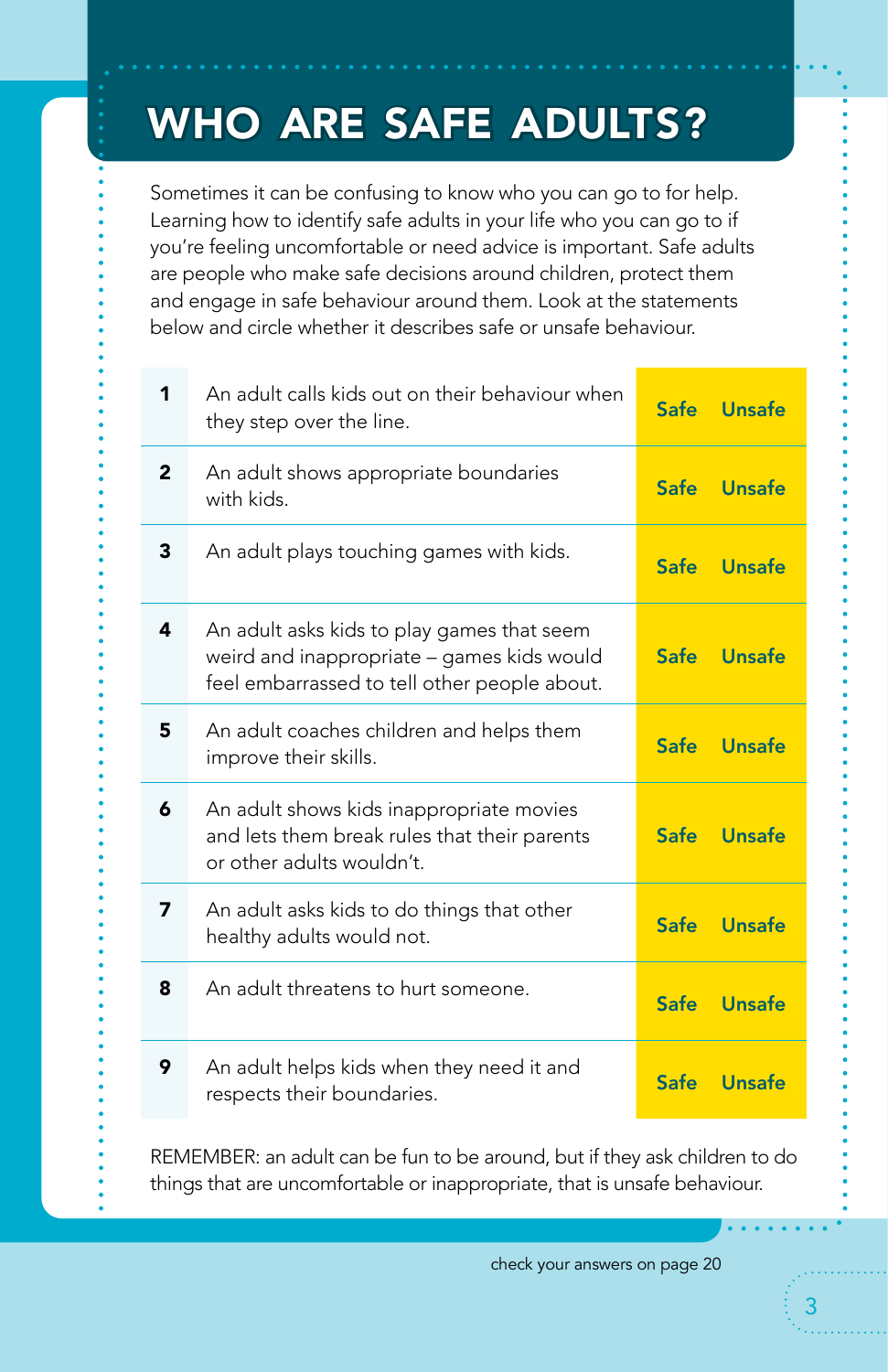# **LUCKY BREAK!**

I have a friend who is really pretty. I think she could be a model. She loves having her picture taken and poses for them all the time. She likes to pose on video chat for people that she doesn't know. I think she likes it when people tell her how pretty she is. My friend has never modelled in her life, but she wants to.

She was so excited yesterday because she was messaging with this woman who works for a modelling agency. The woman told her that she could help her become a model. She asked my friend whether she had ever posed in front of a camera or ever done a photo shoot.

The woman my friend met asked her to video chat so she could see what my friend looked like. My friend did and the woman said she was really pretty. She said she could help her become a famous model. The woman



4

also wanted to see a sexy picture of her, so my friend needed to pose for her in a shirt and underwear. The woman said if my friend was serious about being a model she needed to be able to do it. Can you believe it? How embarrassing! What I can't believe is that my friend did it! I could never do that  $-$  I guess I wouldn't make it as a model!

> **Jealous** age 11

It is **ALWAYS** okay to go to safe adults for help, even if you do something you feel is wrong.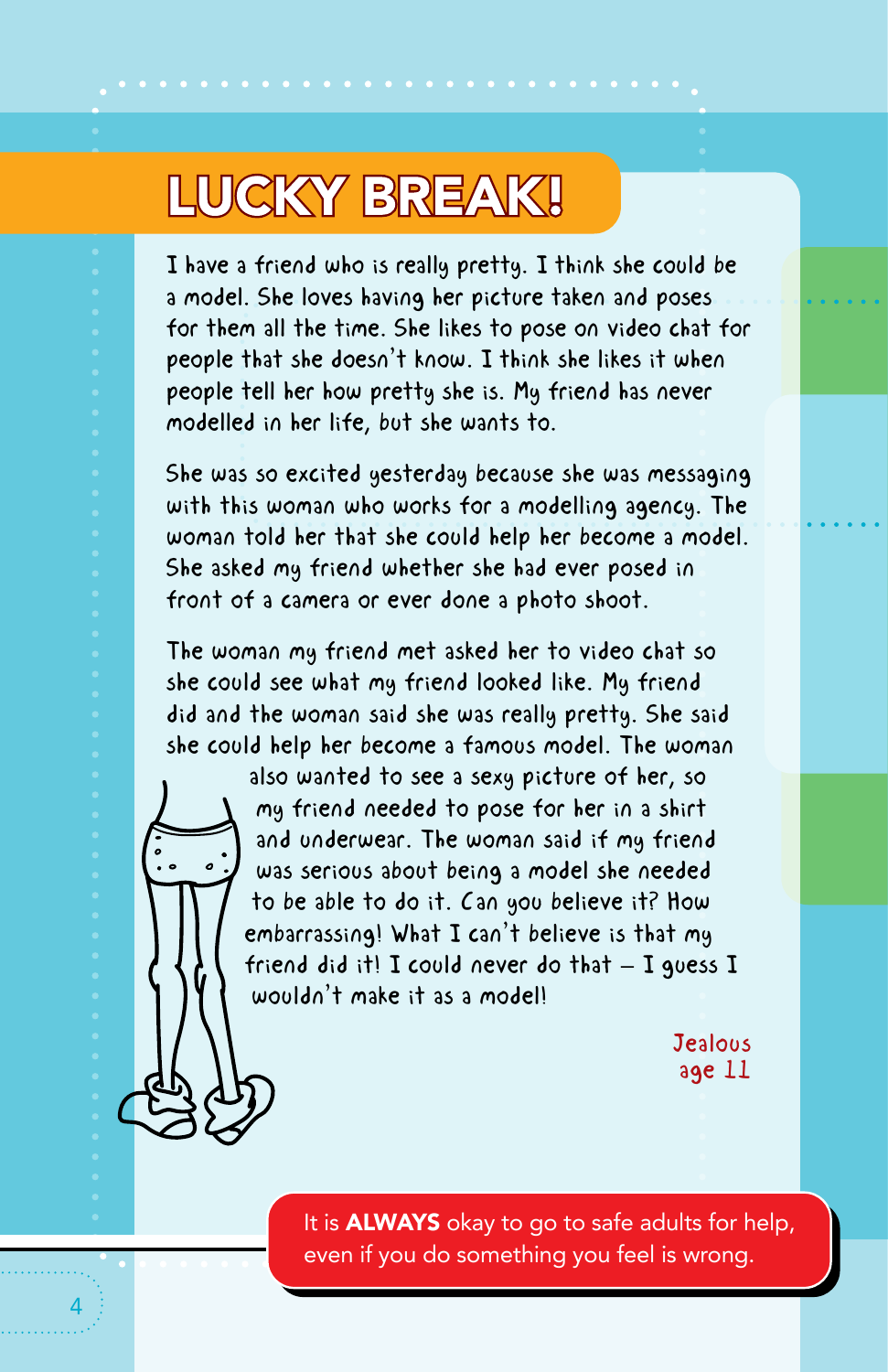It is **NEVER** a child's fault when an adult makes them uncomfortable or does something they shouldn't.

### Dear Jealous,

Your friend was tricked! What happened to her is wrong. There is no way this woman was a real modelling agent since no real modelling agent would ask her to do that. Your friend needs help from safe adults so that this doesn't happen again. This needs to be reported to Cybertip.ca.



Stay safe,<br>Kate

Find at least 3 things that seem weird about what happened to Jealous' friend:

| ◡ |  |
|---|--|

compare your answers to the ones on page 20

5

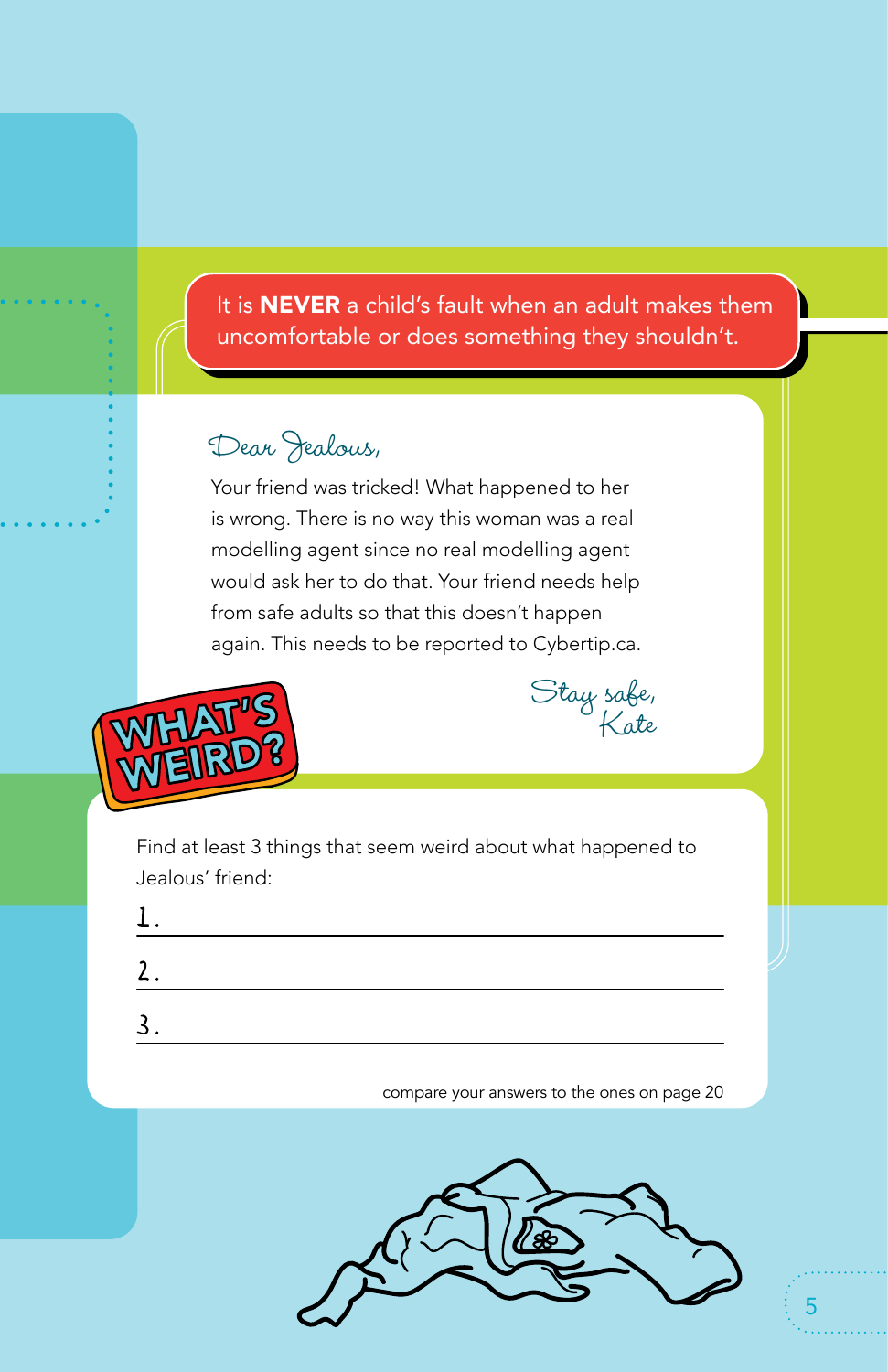# VOCABULARY: WORD SEARCH

Try to find all of the hidden words in the puzzle below. *Remember:* words can be diagonal, vertical, horizontal, frontward or backward.



|             | <b>APPROPRIATE</b><br>SAFE<br><b>BOUNDARIES</b><br><b>PUBLIC</b><br><b>PEEPING TOM</b><br><b>FLASHER</b> |   |             |   |   |             |   | <b>TRICK</b><br><b>SECURE</b><br><b>PRIVATE</b> |   |         |   |              |   |
|-------------|----------------------------------------------------------------------------------------------------------|---|-------------|---|---|-------------|---|-------------------------------------------------|---|---------|---|--------------|---|
| C           | N                                                                                                        | R | F           | т | S | A           |   | K                                               | B | O       | N | U            | P |
| P           | C                                                                                                        | Ι | L           | B | U | P           | N | S                                               | A | R       | D | R            | А |
| $\mathbf I$ | Е                                                                                                        | н | A           | U | P | $\mathbf l$ | А | v                                               | O | R       | I | E            | Y |
| А           | v                                                                                                        | S | R           | Е | M | S           | R | Т                                               | Н | V       | A | $\mathsf{C}$ | O |
| J           | А                                                                                                        | т | $\mathbf l$ | B | O | U           | N | D                                               | A | R       | I | Е            | S |
| K           | U                                                                                                        | v | S           | U | T | A           | P | T                                               | R | E       | C | F            | A |
| G           | С                                                                                                        | А | D           | Е | G | C           | E | Χ                                               | I | G       | B | Ε            | L |
| R           | U                                                                                                        | Ι | R           | Т | N | R           | X | L                                               | C | X       | Ρ | т            | F |
| А           | ٧                                                                                                        | D | R           | Е | I | R           | Τ | А                                               | I | S       | т | A            | S |
| O           | F                                                                                                        | J | S           | Т | P | Κ           | w | Т                                               | A | $\sf S$ | М | I            | B |
| х           | L                                                                                                        | A | R           | w | E | U           | Κ | F                                               | I | E       | A | R            | E |
| R           | А                                                                                                        | I | A           | Т | Ε | R           | Е | L                                               | ٧ | O       | U | P            | D |
| в           | S                                                                                                        | C | E           | R | P | O           | G | P                                               | A | н       | Т | O            | U |
| G           | Н                                                                                                        | I | C           | н | Т | U           | R | н                                               | J | D       | A | R            | P |
| R           | E                                                                                                        | O | В           | Е | R | U           | C | E                                               | S | V       | L | P            | C |
| κ           | R                                                                                                        | L | ٧           | н | U | Κ           | C | Χ                                               | L | A       | J | P            | I |
| Е           | L                                                                                                        | Q | Н           | R | E | Τ           | O | ٧                                               | F | P       | S | A            | L |

6

check your results on page 20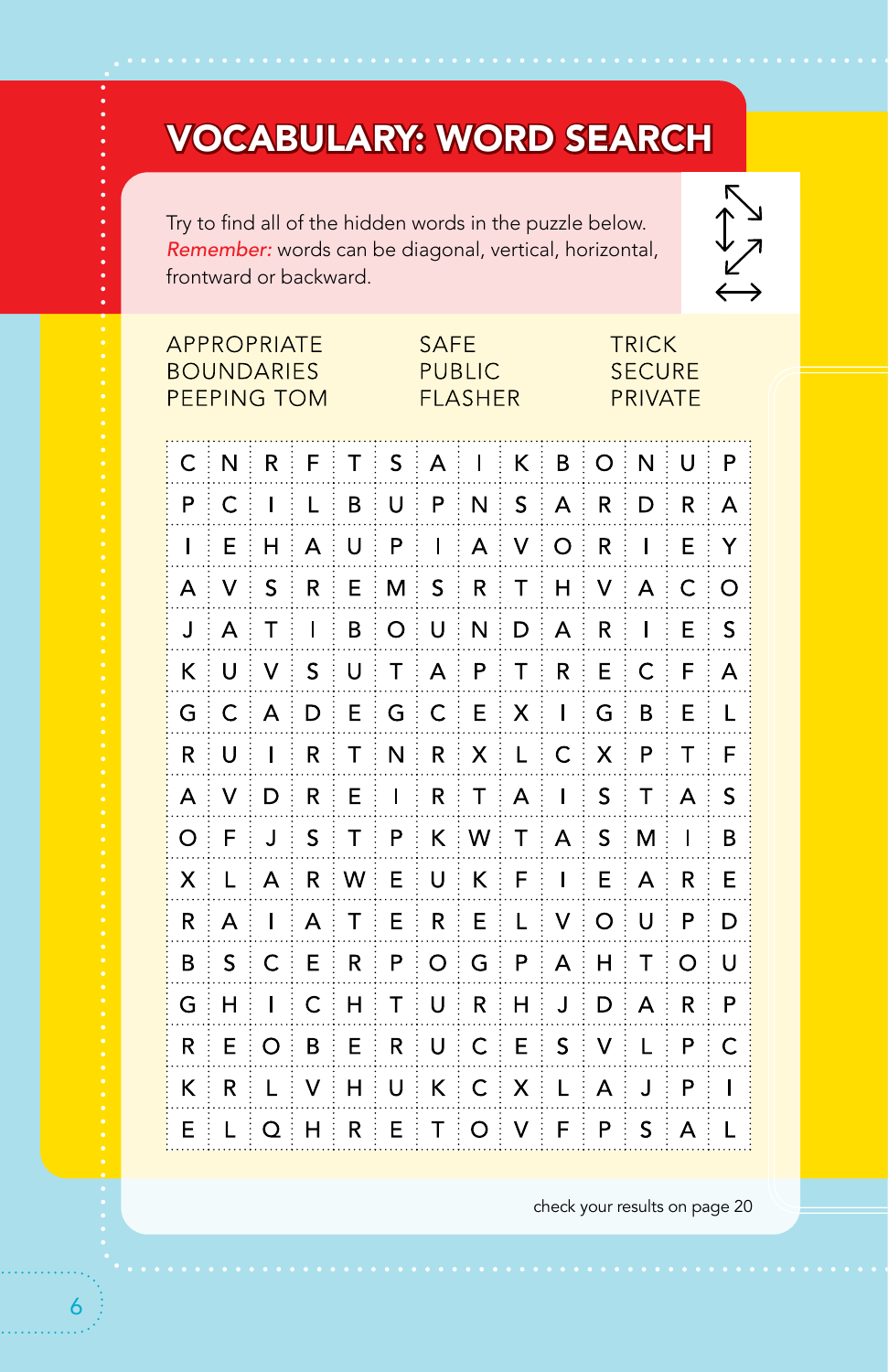# **CONFUSED**

O

Ο

I don't know what to do. My friend told me about something that happened to him last year and it was really awful. I am not sure if I should tell my mom because he made me promise not to tell anyone. He said he would hate me if I told. A friend of his family spends a lot of time with him, taking him to fun places. The family friend takes him hunting, out to movies and even on trips. Last year he took him camping and when he woke up in the middle of the night, my friend said his pajamas were off and the man was touching him. He said that he ran out of the tent. The man said he was sorry and has never done it again. My friend told me not to tell anyone because he knows that he won't be allowed to see the man anymore if his mom finds out. I don't know what to do. WHAT WOULD YOU DO??

### Confused friend age 12

Dear Confused Friend,

What happened to your friend is abuse. Your friend was very brave for telling you! This can be very hard to share with someone. I understand how you must be confused about what to do. It is important to remember that what this adult did is not okay. You need to tell safe adults what happened so that your friend gets support and so that this doesn't happen to another child. Let your friend know that this man needs help to stop this type of behaviour.

Stay safe, Kate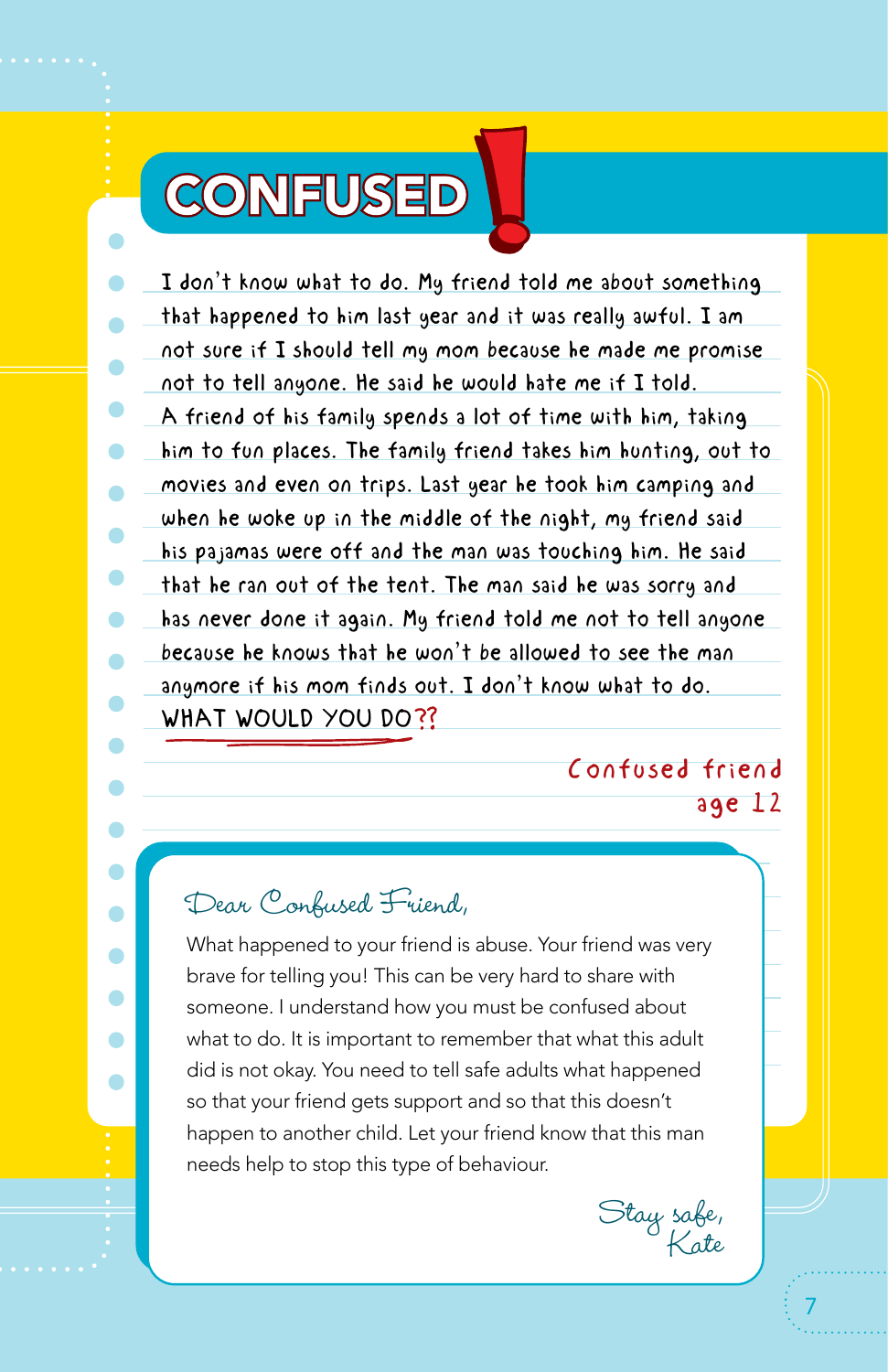# the Y METER

Connect the Dots to find out what's going on here.

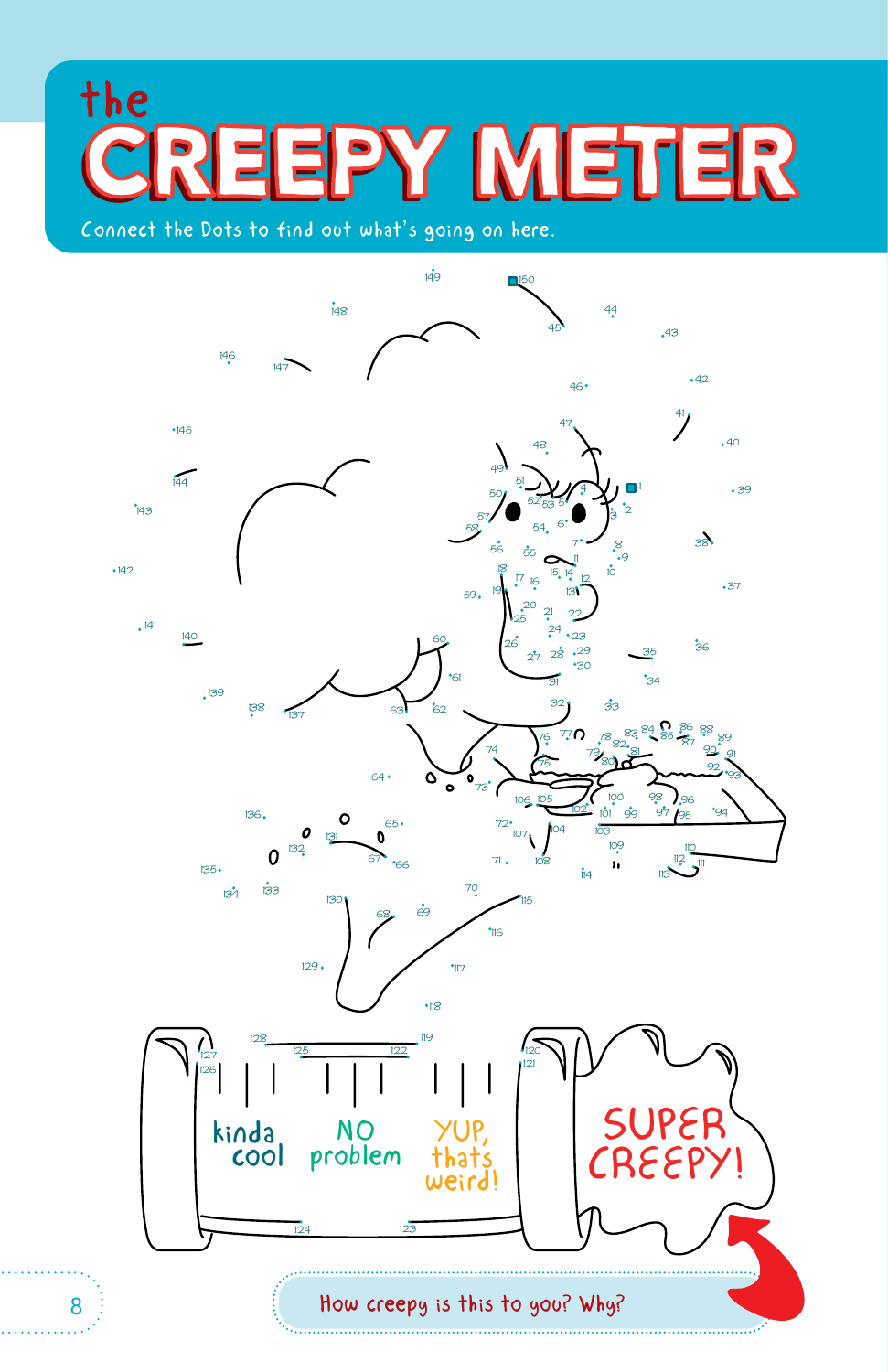

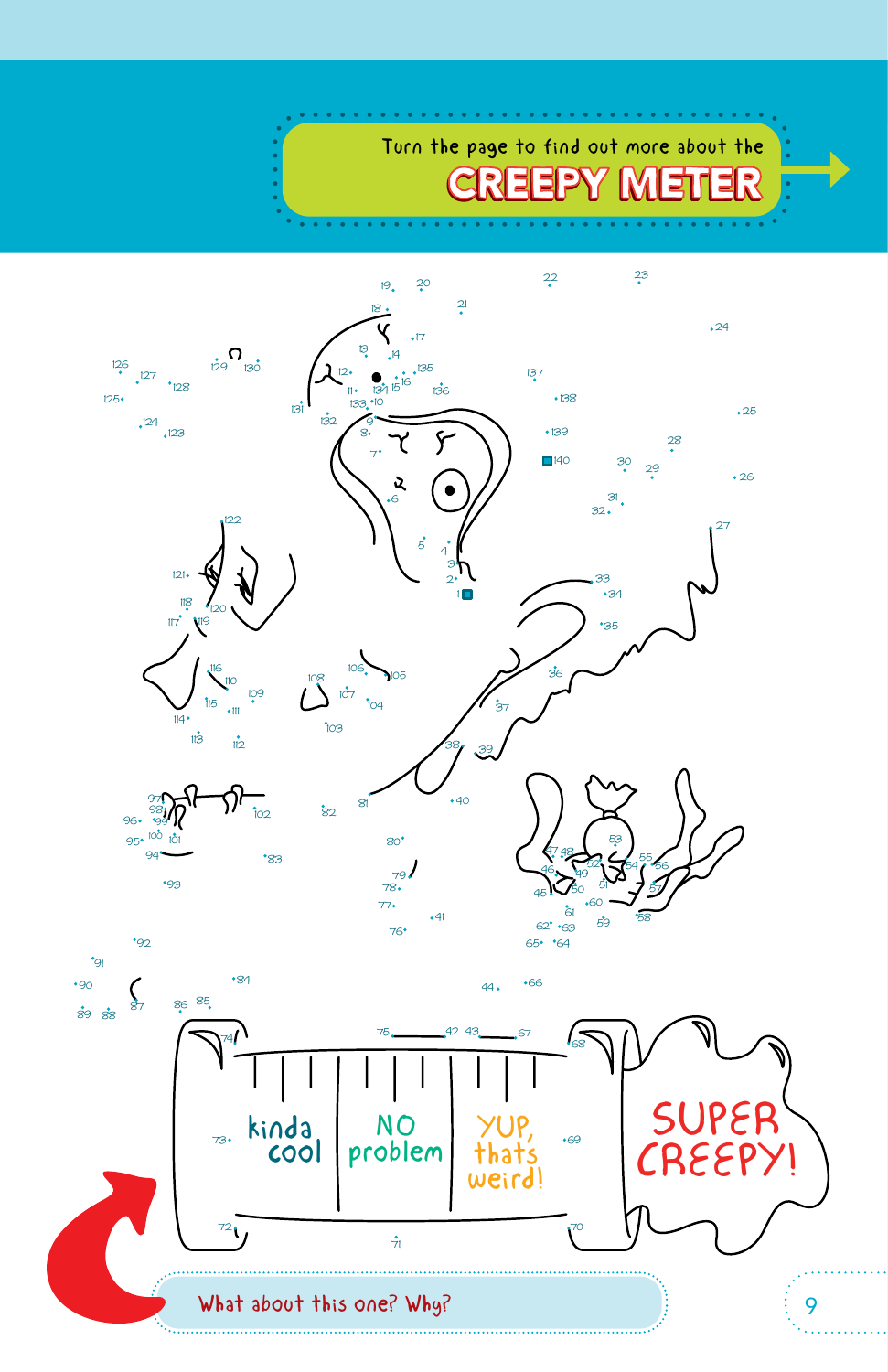# **CREEPY METER**

# Did you know?





FA

Just because someone is friendly **DOESN'T MEAN THEY** ARE A SAFE PERSON!

YOU CAN'T TELL IF SOMEONE IS SAFE OR UNSAFE BY THE WAY THEY LOOK! Paying attention to weird behaviour, getting out of dangerous situations where you feel uncomfortable, and telling safe adults about how you felt will help you stay safe.

### PAY ATTENTION TO Weirdness FROM AN ADULT OR SOMEONE OLDER THAN YOU WHO IS:

- pressuring you to do something that you do not want to do
- saying or doing things that make you feel uncomfortable
- scaring you
- giving you attention that makes you feel singled out from others
- telling you that secret touching is okay
- wanting to give you drugs or alcohol
- wanting to take pictures of you in private (secret pictures)
- not willing to take NO for an answer
- pressuring you to spend time alone with them
- wanting to be in a dating relationship or acting like they are with you

### WHAT TO DO ABOUT weirdness:

### TELL SAFE ADULTS ABOUT IT.

Weird things you notice that people do should be shared with safe adults you know who can help you. This can be awkward, but it's important not to try to handle it on your own. Even if you are with a friend, safe adults should be told.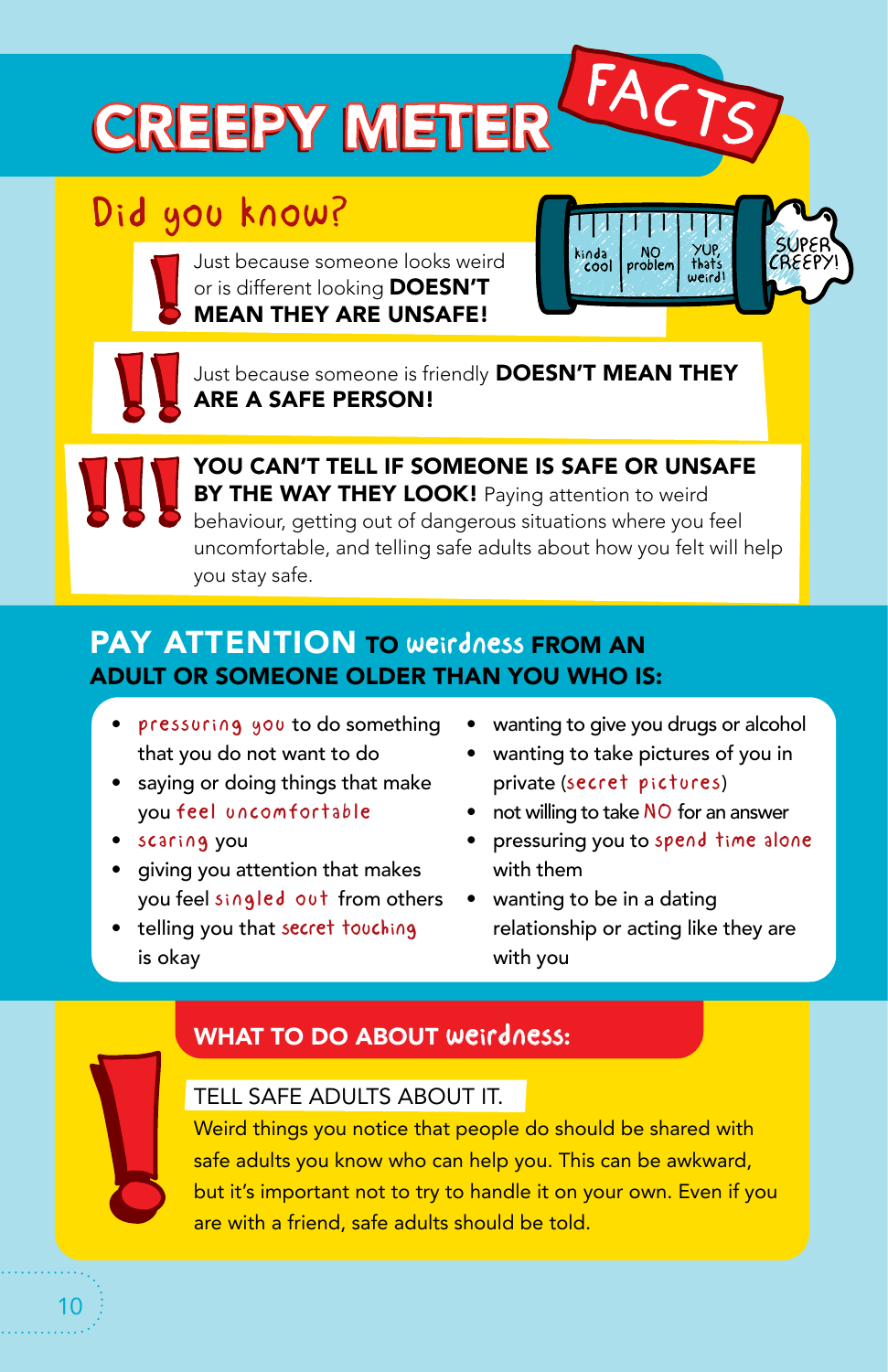# **EMBARRASSING MOMENTS**

Unbelievably close call! I was searching for music videos online last night and I came across naked pictures of people. At first I thought it was kind of funny so I looked at one picture, but when I clicked on it there were way more pictures. The next morning my mom went online and saw what I was looking at the night before. She was really upset. I hope she doesn' t tell my dad! HOW EMBARRASSING! How would you feel?

Coming across pornography can easily happen online and can make you feel uncomfortable. Remember that pornography isn't real and that the people are actors.

THAT'S THAL DI

My hockey team had an AMAZING season. We won the city championship! To celebrate, we had a party at my hockey coach's house. Just the guys from the team went; none of our parents were there. We went into the hot tub and then we ordered pizza and watched movies. One of the movies was inappropriate. My parents would NEVER let me watch a movie like that! It was really uncomfortable and embarrassing! My coach told us not to tell our parents because we would get him into trouble. It seems so weird. Why would an adult let us do something that he knows our parents would be mad about?

> Watching pornography can be harmful. It often depicts unhealthy relationships!

TRUST YOUR INSTINCTS! TELL SAFE ADULTS ABOUT WHAT HAPPENED. YOUR **WARDER RADAR SHOULD BE GOING OFF!**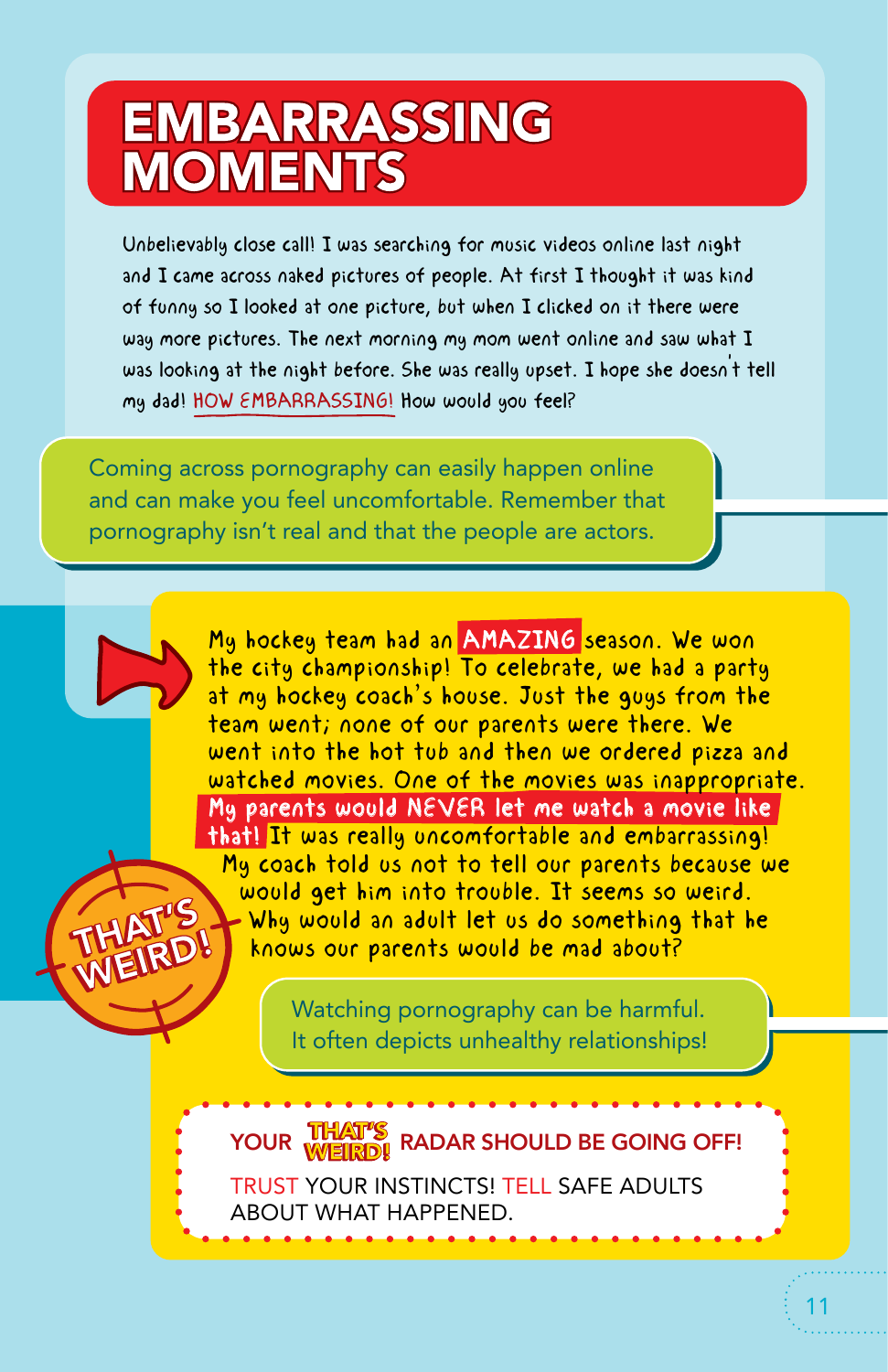I was playing a game online tonight and I started chatting with this guy. He seemed really nice, but then he told me he was 19 years old. He said that he wanted to be my boyfriend because I was awesome. I told him, "Forget it!" But he wouldn't listen. He started begging me to be his girlfriend. Can you believe it? Something is seriously wrong with this guy. How



gross is that? He told me that he had other 12-year-old girlfriends before me. He said I was really mature for my age. I blocked the guy and

> went and watched TV! If my parents ever found out, I would be grounded forever.

> > Grossed Out age 10

 $\bullet$ 

### Dear Grossed Out,

**תרהרה** 

Way to go! You did the right thing. If someone makes you uncomfortable you need to block them right away. Keep up the good work! This is something you need to tell safe adults so that they can take action to protect other kids. It is illegal for an adult to date or behave sexually with kids. What this adult did is wrong.

Stay safe, Kate

Sexual attention from an adult is **NEVER** okay it is always the adult that should protect children.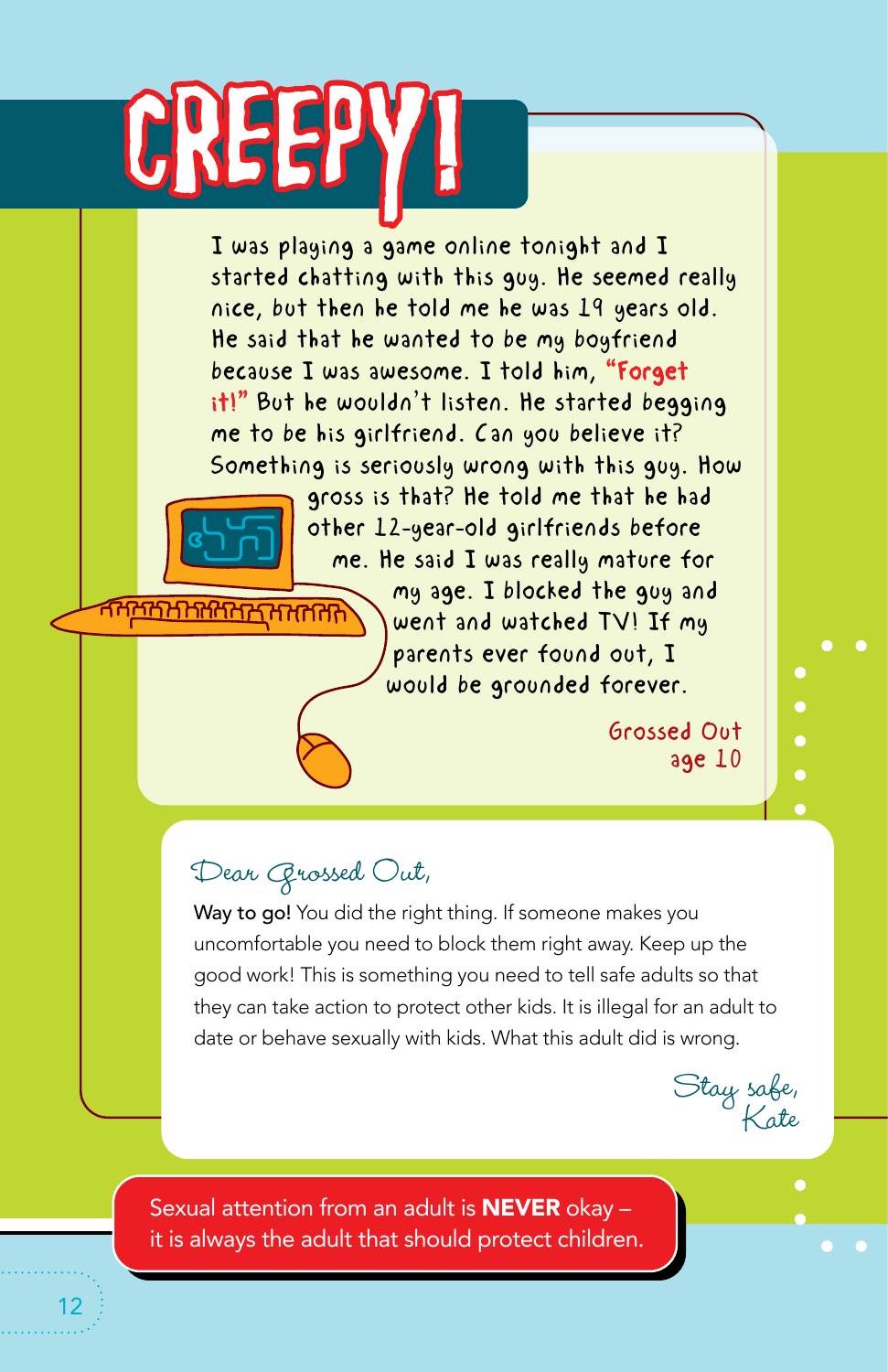|           | <b>LIA</b>                                                                                                                                         |  |
|-----------|----------------------------------------------------------------------------------------------------------------------------------------------------|--|
|           |                                                                                                                                                    |  |
|           | Find at least 3 things that seem weird about what happened to<br>Grossed Out:<br>1.                                                                |  |
|           | 2.                                                                                                                                                 |  |
|           | 3.                                                                                                                                                 |  |
|           | Did Grossed Out do the right thing? Explain.                                                                                                       |  |
| $\bullet$ | compare your answers to the ones on page 20<br>$\bullet\quad\bullet\quad\bullet\quad\bullet$<br>$\bullet$                                          |  |
| The       | EEPY METER<br><b>HOW DOES THIS STORY RATE</b><br>ON YOUR CREEPY METER?<br>COLOUR IT IN!<br>kinda<br>that's<br>weird!<br>CREEPY!<br>problem<br>cool |  |
|           |                                                                                                                                                    |  |
|           | 13                                                                                                                                                 |  |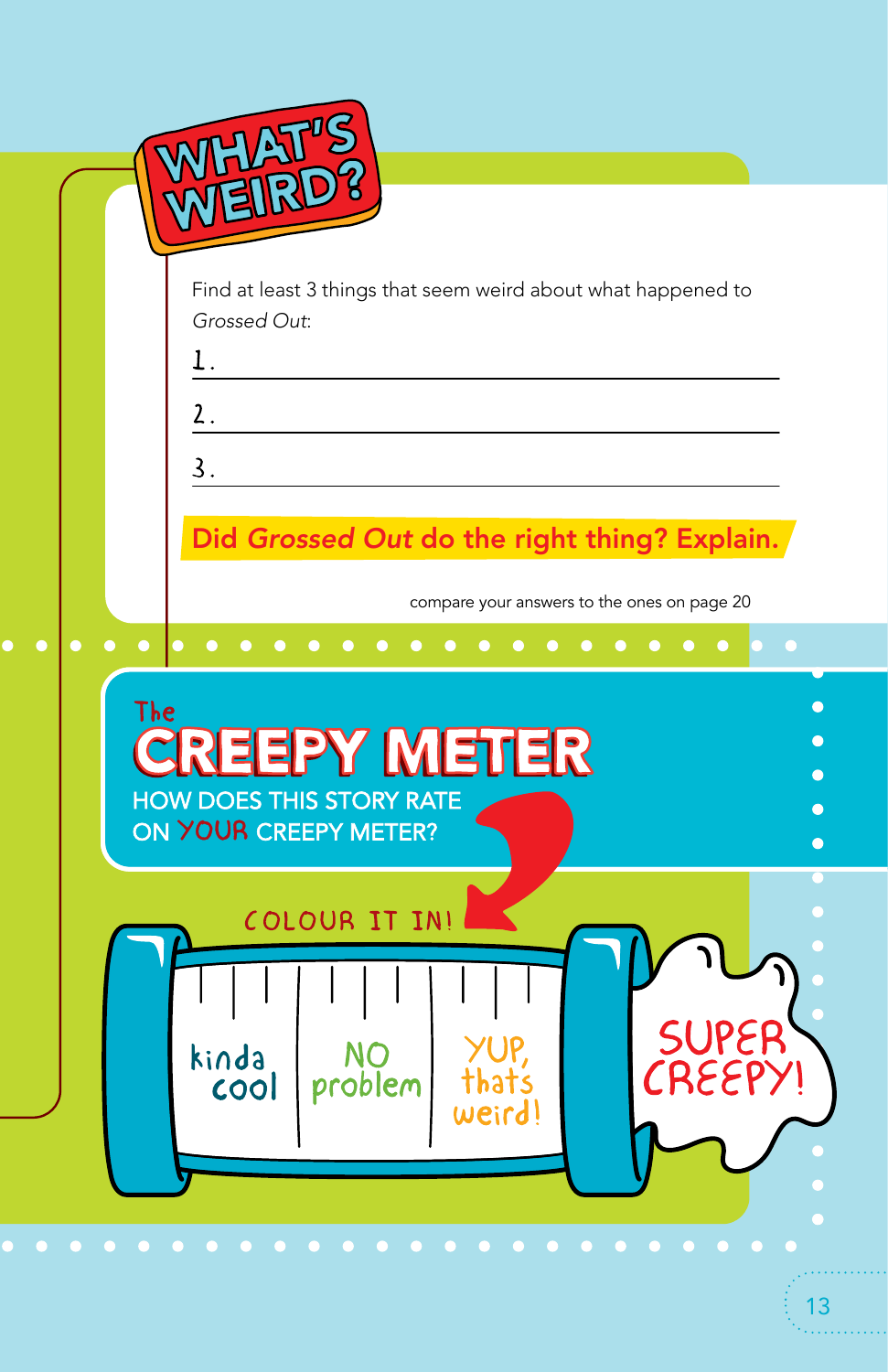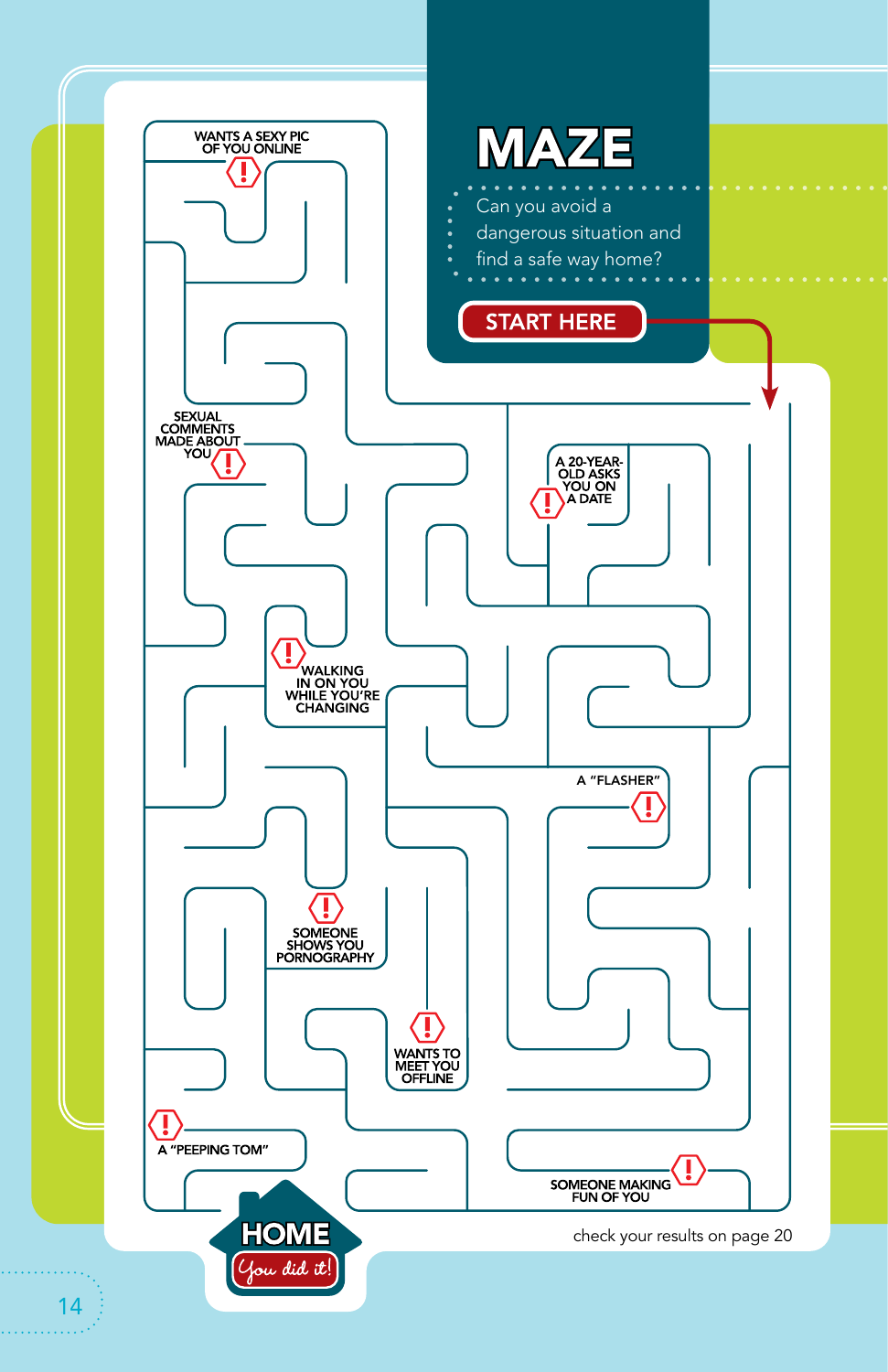

 $\bigstar$  If someone makes you feel uncomfortable or you know something has happened that is wrong, it's okay to tell safe adults

about it  $-$  even if you didn't tell the person to stop or you enjoyed parts of it. It's NEVER a child's fault when someone touches them inappropriately or asks them to do inappropriate things.

**★** A caring touch from a safe adult that doesn't make you feel uncomfortable, like a hug, is healthy and important.

 $\bigstar$  It's okay to tell safe adults about something another person does that makes you feel uncomfortable or awkward, even if that person seems very important and is really liked by your family.

 $\bigstar$  It can be really confusing when an adult or someone

you really like does something that you feel bad about, but it's an adult's job to help protect you. Some people need help so that they stop treating kids inappropriately. It's okay for you to tell safe adults about anything you are unsure about. It's always best to check things out .

TRUST YOUR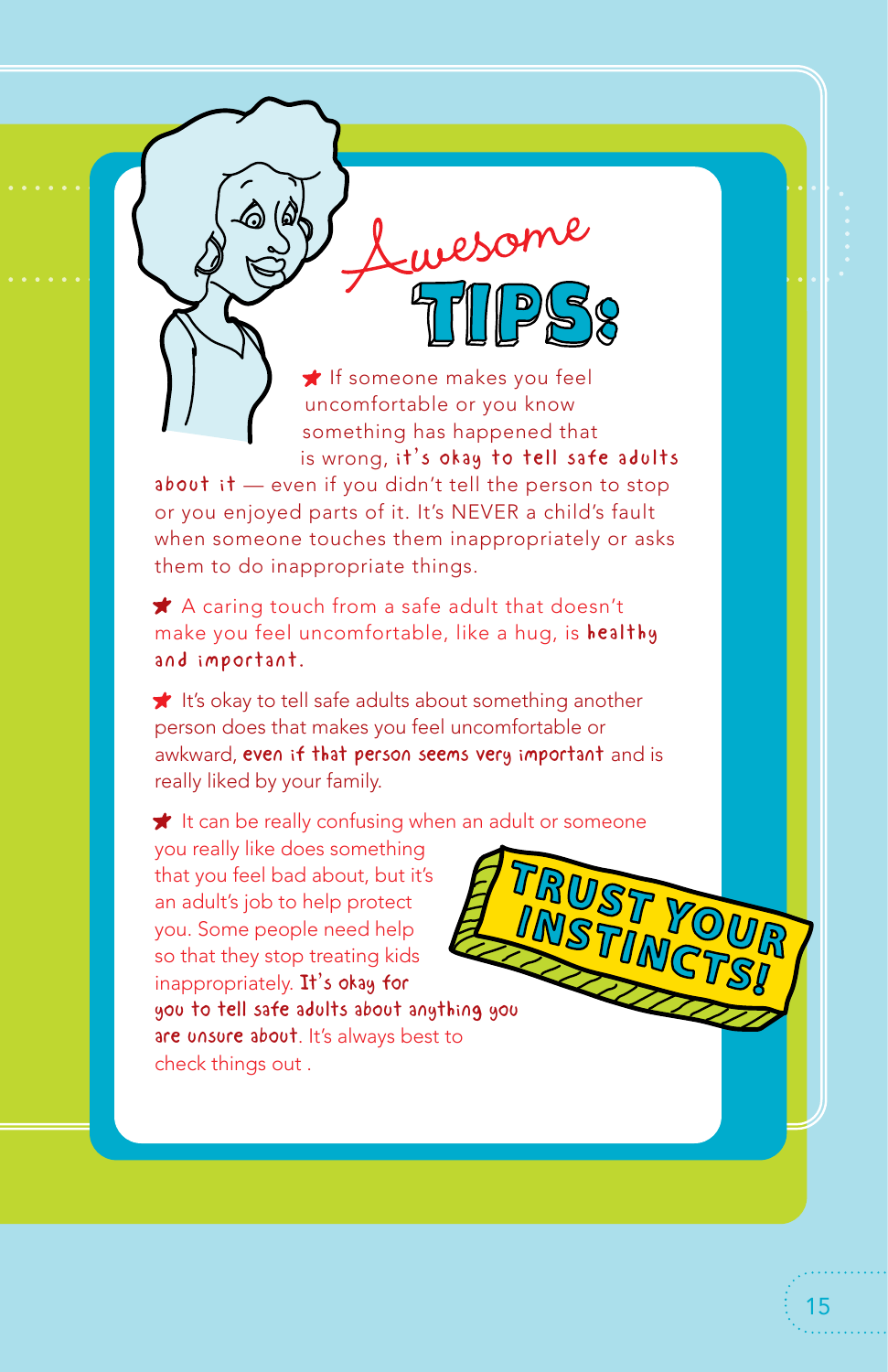# HEALTHY OR UNHEALTHY BOUNDARIES?

Setting personal boundaries can feel uncomfortable and awkward, but everyone has a right to set personal boundaries. Healthy boundaries include respecting people's limits about what they are comfortable doing or what they do not want to do.



- Respect private space around people's bodies
- Respect private space around people's personal things
- Remember people's right to privacy when they are changing, showering, in the bathroom, etc.
- Private areas are private
- Private thoughts are private
- Personal information is private

Did you know that ridiculing someone because of their body, thoughts or behaviour represents unhealthy boundaries?

Did you know that sharing private information publicly is an example of unhealthy boundaries?

## **UNHEALTHY BOUNDARIES**

- Grabbing, pulling or hitting someone
- Touching someone when they have asked you not to
- Touching someone's private areas
- Asking someone personal questions when you do not know them well
- Telling people personal information when you do not know them well
- Asking someone personal questions in front of other people to embarrass them
- Making sexual remarks to someone
- Making fun of someone
- Peeking at someone in the bathroom
- Walking in on someone changing
- Taking someone's personal things without permission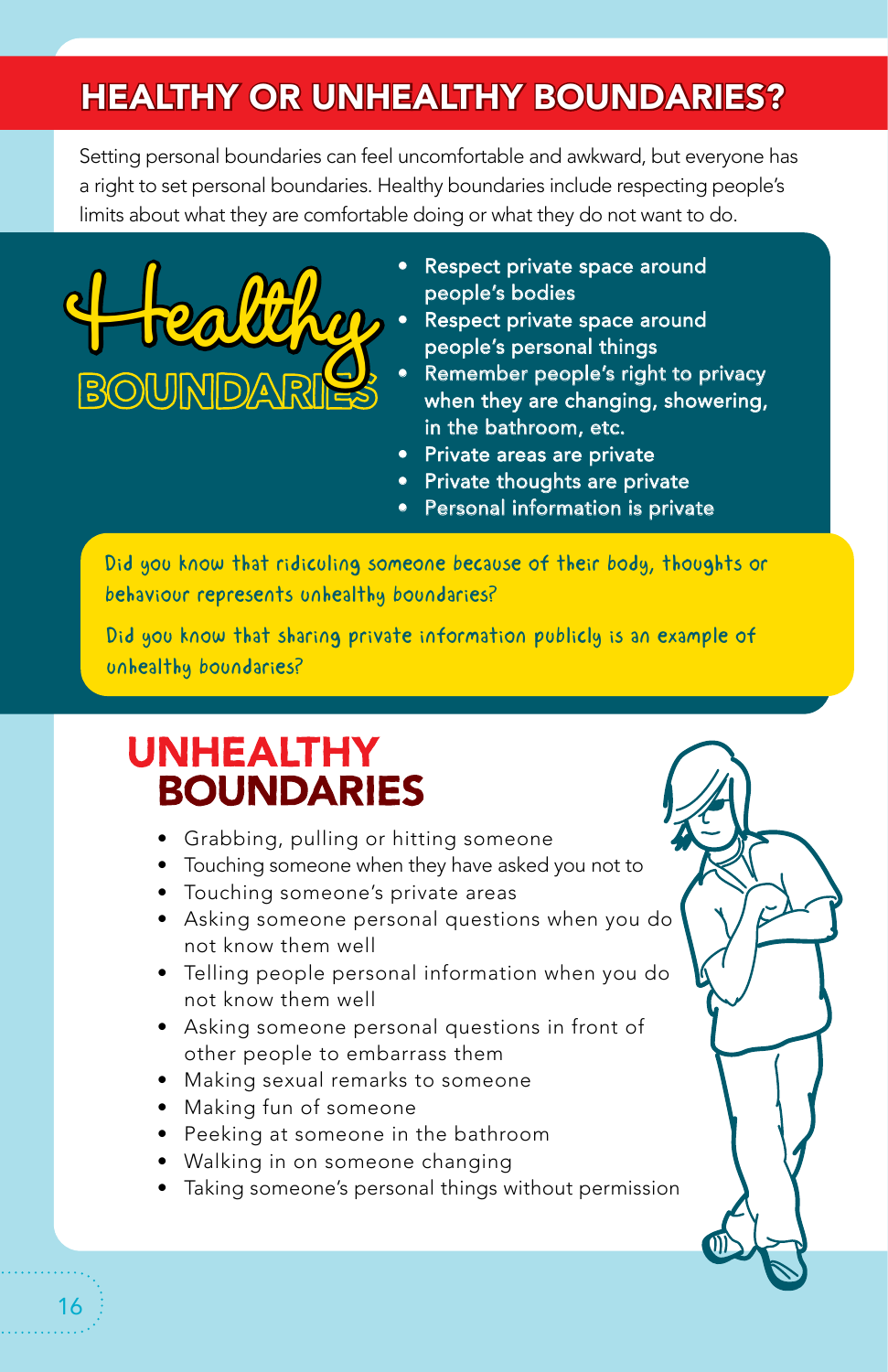

Read the following examples and check off whether the boundaries are **Healthy** or **Unhealthy**. If the boundaries are unhealthy, explain what behaviour is not okay.

1. Sarah's pencil broke so she reached into Brooke's desk and took one of her pencils.

O HEALTHY BOUNDARIES O UNHEALTHY BOUNDARIES *If unhealthy, what about the behaviour is not okay?*

2. While Scott was in his house, Jennifer and Kate thought it would be funny to spy on him through a window.

O HEALTHY BOUNDARIES O UNHEALTHY BOUNDARIES *If unhealthy, what about the behaviour is not okay?*

3. Brent scored a hockey goal so his coach patted his helmet and said "Nice job!"

O HEALTHY BOUNDARIES O UNHEALTHY BOUNDARIES

*If unhealthy, what about the behaviour is not okay?*

4. Emma shared private information about her parents getting divorced with her best friend May. The next day May asked Emma about it in front of other kids at school.

O HEALTHY BOUNDARIES O UNHEALTHY BOUNDARIES *If unhealthy, what about the behaviour is not okay?*

5. Jenny was very excited about her new cell phone. She took it to school and was taking funny pictures of other students and later posted those photos online along with the names of the students in the pictures.

O HEALTHY BOUNDARIES O UNHEALTHY BOUNDARIES *If unhealthy, what about the behaviour is not okay?*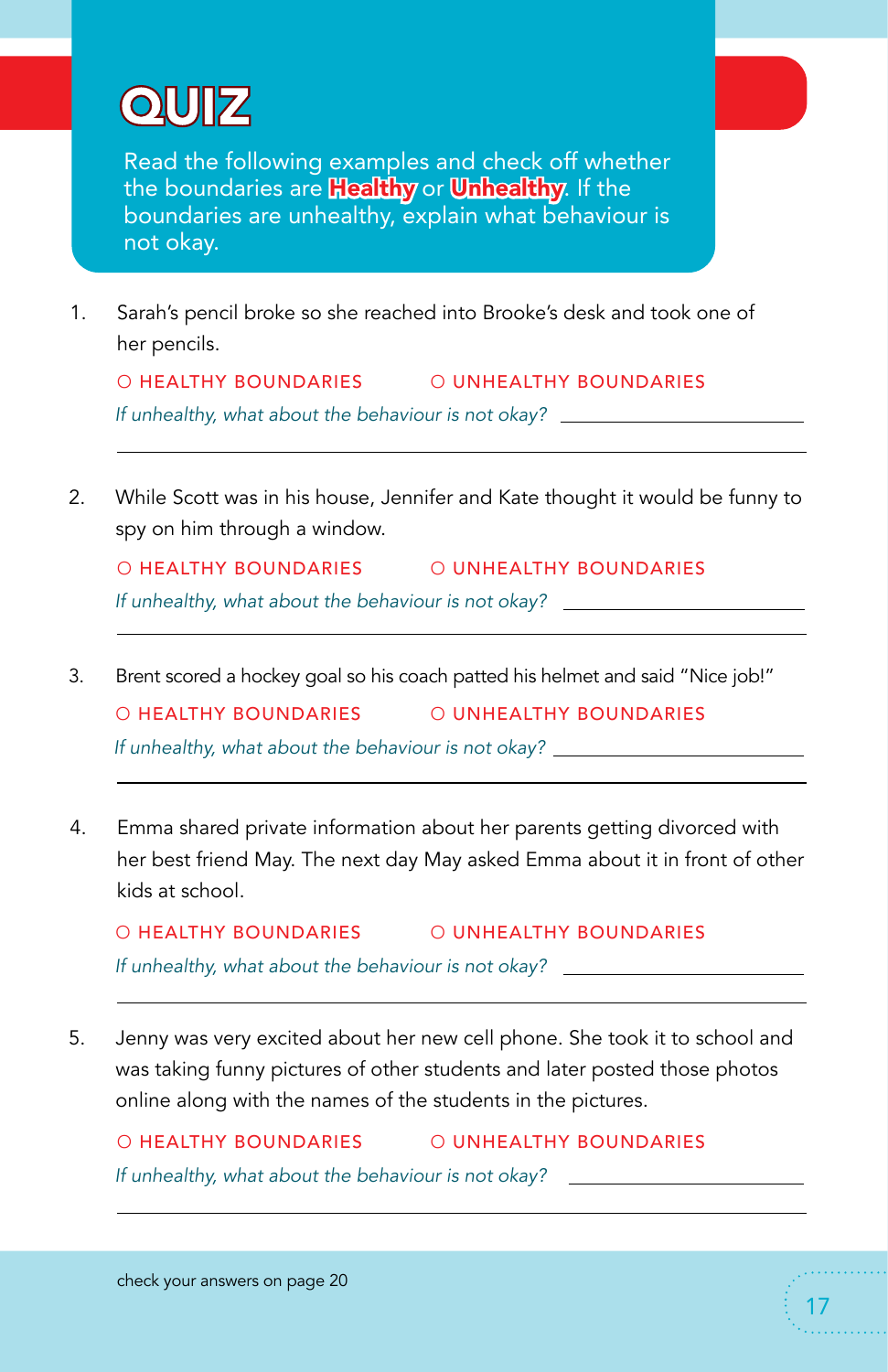# **WORD ART GRAFFITI**



Try using symbols and words: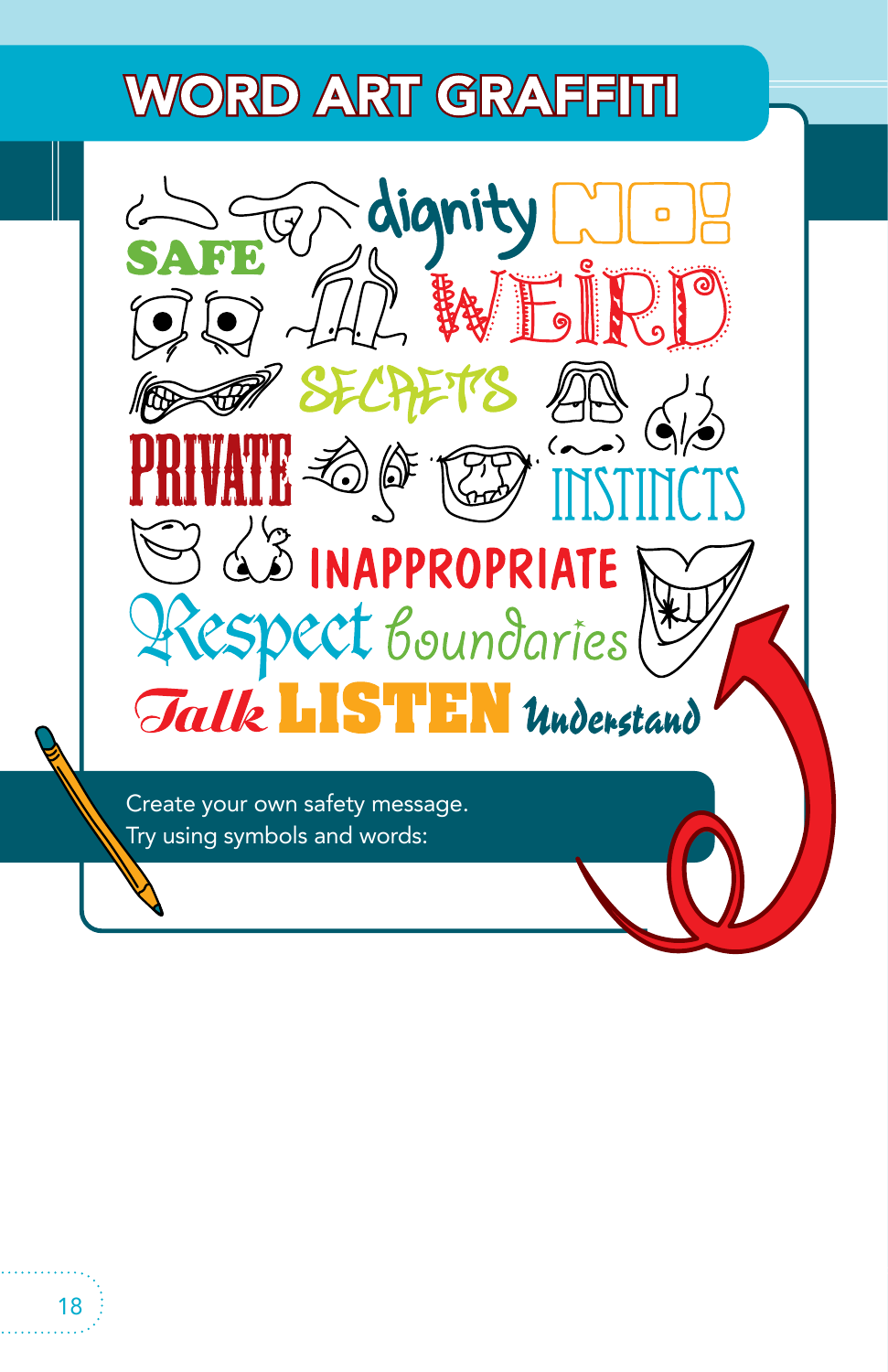# WORD JUMBLE

### SEE IF YOU CAN UNSCRAMBLE THESE WORDS:

|   | LUBPIC          | hint: out in the open, people in the<br>community                          |
|---|-----------------|----------------------------------------------------------------------------|
|   | 2 PTEIURC       | hint: a visual representation of a person,<br>place or thing               |
|   | 3 KITRCNGI      | hint: to mislead someone and tempt<br>them to do something or go somewhere |
| 4 | : NIPAIRPPTOAER | hint: something that is NOT OKAY to do                                     |
|   | 5 TECSRPE       | hint: to treat someone with consideration                                  |

Use this space to help you figure out what these words are:



19

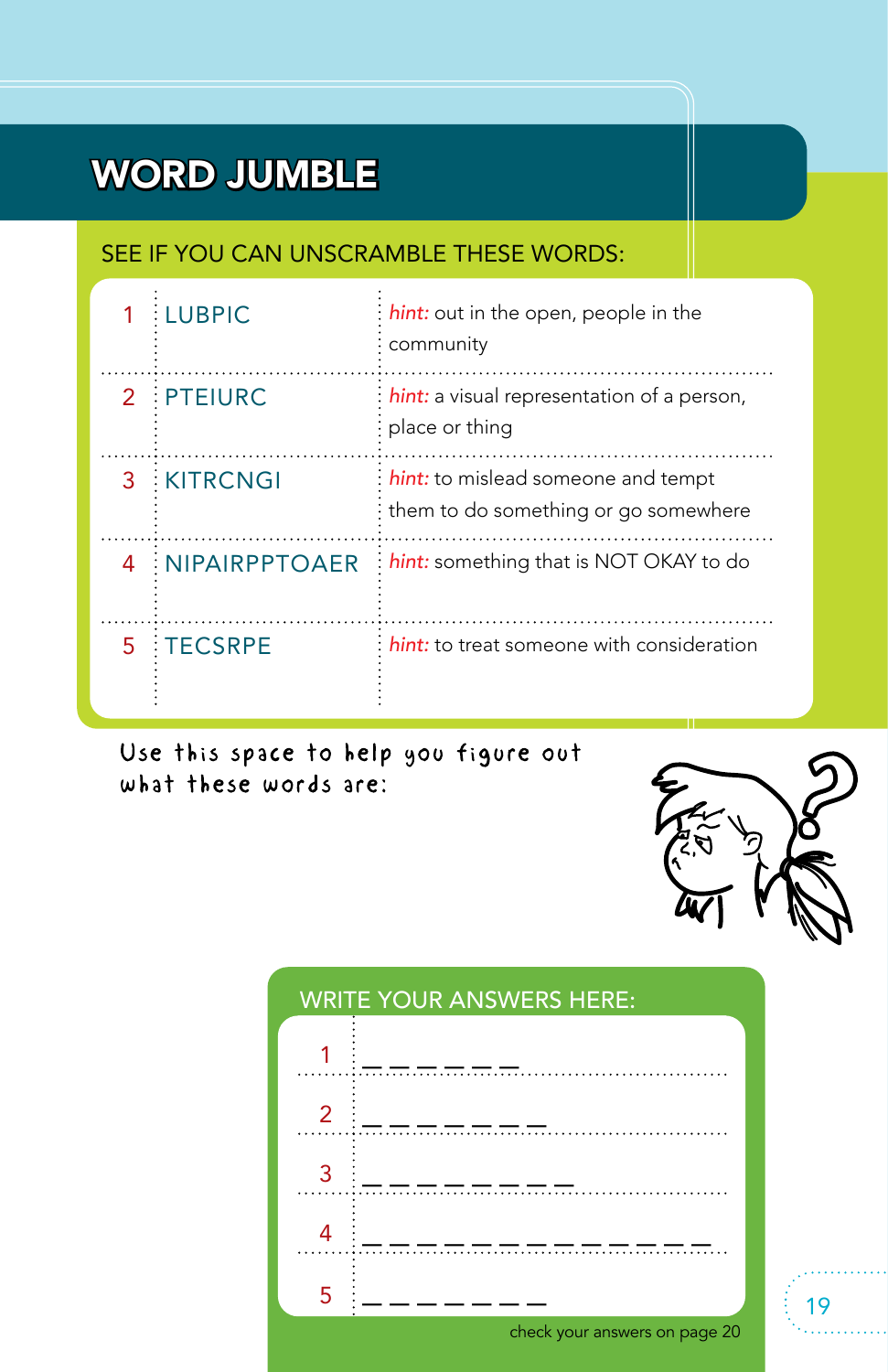### $\bigwedge$ NSWERS:

### TRUE, FALSE OR IT DEPENDS (P2):

1. *It Depends* • 2. *True* • 3. *It Depends* • 4. *False* • 5. *False* • 6. *It Depends* • 7. *True* • 8. *True* • 9. *True* • 10. *True* • 11. *True*

### WHO IS A SAFE ADULT (P3):

1. Safe Behaviour • 2. Safe Behaviour • 3. Unsafe Behaviour • 4. Unsafe Behaviour • 5. Safe Behaviour • 6. Unsafe Behaviour • 7. Unsafe Behaviour • 8. Unsafe Behaviour • 9. Safe Behaviour

### "LUCKY BREAK" ANSWERS (P5):

- She met a modelling agent online.
- She poses on video chat, especially for people she doesn't know.
- The adult told her to take a sexy picture of herself.
- The adult didn't ask to speak to her parents.
- The adult told her she could only be a model if she did what she was told to do.

### **WORD SEARCH (P6):**

| C | N | R | F      | т | s | А | I | Κ  | В | O  | N | U | P |
|---|---|---|--------|---|---|---|---|----|---|----|---|---|---|
| Ρ | c | ı | L      | B | U | P | N | S  | A | R  | D | R | Ά |
| ı | E | н | А      | U | P | ı | А | ٧  | O | R  | Π | Έ | Y |
| A | ٧ | S | R      | E | м | s | R | т  | Н | ۷  | Ά | С | O |
| J | A | Т | I      | B | o | U | N | D  | A | R  | ı | E | s |
| ĸ | U | ٧ | S      | U | т | А | P | т  | R | Е  | C | F | A |
| G | с | A | D      | E | G | С | E | χ  | T | G  | B | E | Г |
| R | Ú | Π | R      | T | N | R | х | L  | Ċ | X  | P | т | F |
| А | ٧ | D | R      | E | Т | R | т | А  | L | s  | т | A | S |
| O | F | J | \$     | т | P | Κ | W | т. | А | s. | М | Т | B |
| х | L | A | R      | W | E | U | κ | F  | Ί | Е  | А | R | E |
| R | А | ı | A      | Т | E | R | E | L  | ٧ | O  | U | P | D |
| B | s | C | E      | R | P | O | G | P  | A | н  | T | O | U |
| G | н | Ι | C      | н | Т | U | R | н  | J | D  | А | R | Ρ |
| R | Е | O | B<br>G | E | R | U | c | E  | s | ٧  | L | P | C |
| κ | R | Г | ٧      | н | U | Κ | C | x  | Г | A  | J | P | T |
| Ε |   | Q | н      | R | E | Τ | O | ٧  | F | Ρ  | s | А |   |

### "CREEPY" ANSWERS (P13):

- A 19-year-old wants to date a child.
- He didn't listen when Grossed Out said forget it.
- He said he dated other 12-year-olds.
- Grossed Out didn't tell her parents or other safe adults what happened.



### QUIZ (P17):

1. *Unhealthy – Sarah didn't get permission from Brooke to borrow a pencil.* • 2. *Unhealthy – Jennifer & Kate did not respect Scott's right to privacy* • 3. *Healthy* • 4. *Unhealthy – May shared Emma's personal information with other people* • 5. *Unhealthy – Jenny shared pictures of other*  people without asking their permission first.

### **WORD JUMBLE (P19):**

| WORD:                         | ANSWER:        |
|-------------------------------|----------------|
| <b>LUBPIC</b>                 | : PUBLIC       |
| <b>PTEIURC</b>                | : PICTURE      |
| <b>KITRCNGI</b>               | : TRICKING     |
| NIPAIRPPTOAER : INAPPROPRIATE |                |
| <b>TECSRPE</b>                | <b>RESPECT</b> |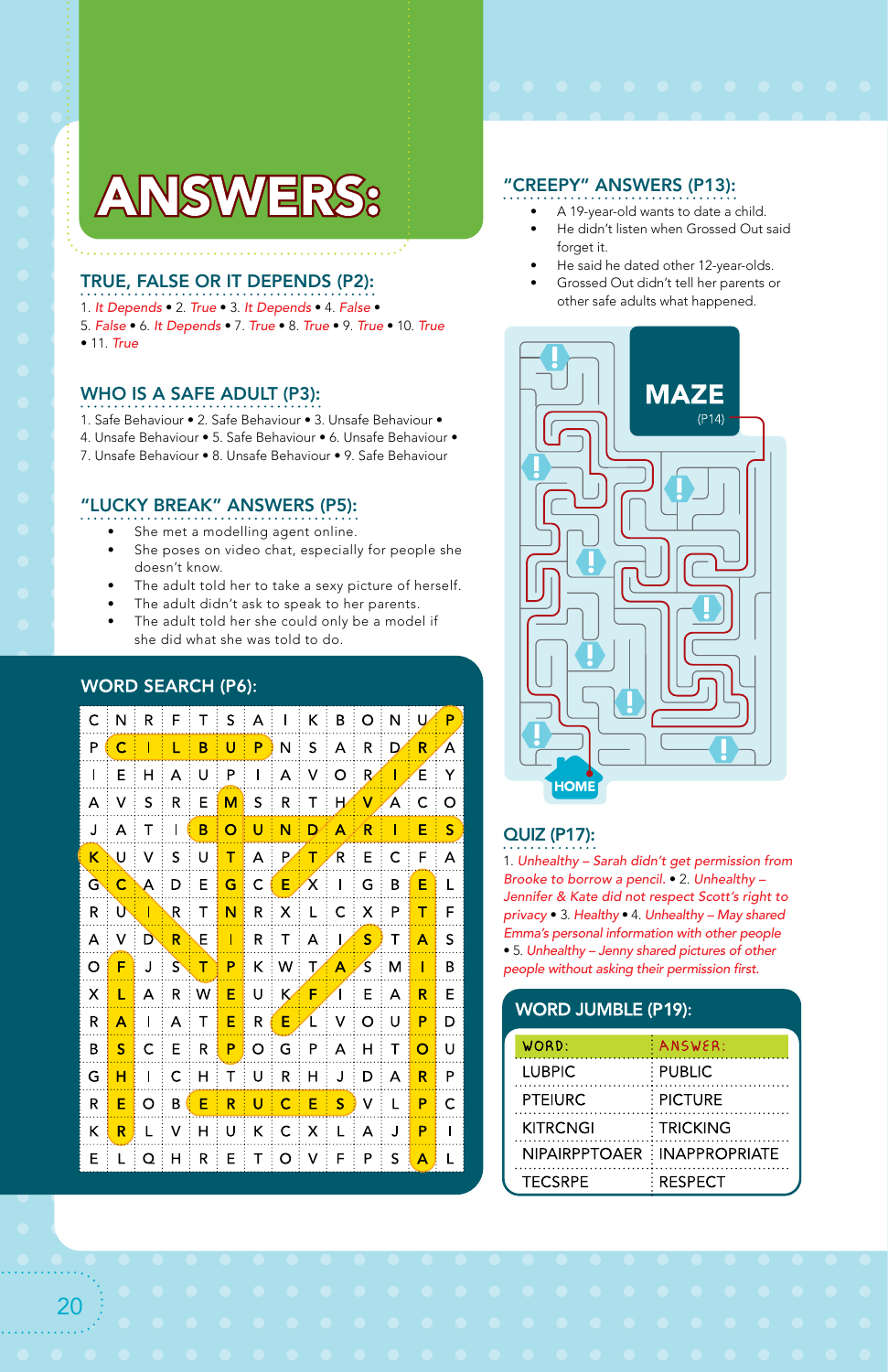# **GLOSSARY:**

**Deceit** • Convincing another person to believe information that is not true or is not the whole truth (maybe it's half true).

**Flasher** • Someone who shows their private areas to people in public.

Instincts • Signals your body sends to warn you of danger.

Intrusive • Not respectful of others' personal space or privacy. It includes asking someone questions that are too personal, such as, "How much money do your mom and dad make?" Intrusion can also be subtle and happen when someone tests another person's personal boundaries by making comments, asking questions or acting in a way that makes them uncomfortable.

**Peeping Tom •** The act of secretly watching someone who is changing or is naked when he or she doesn't know you are there. This includes watching someone through a window or peeking at someone changing.

Personal boundaries • A person's own space and privacy. All people need to set personal limits and respect the limits of others.

Pornography • Sexually obscene writings, drawings, photographs or videos.

Private • Away from the sight, presence or intrusion of others.

 $\texttt{Respect} \bullet$  Treating others with dignity and expecting to be treated with dignity.

Secure • Free from danger or attack.

 $S$ exual abuse • Sexual abuse happens when an adult or older person touches a child's private areas (other than when a child hurts a private area and needs an adult's help, such as a doctor or parent). Sexual abuse also includes an adult or older person asking a child sexual questions about their private areas, showing sexual pictures to a child, asking a child to take their clothes off, taking a naked picture of a child or asking for a naked picture. It also includes an adult or older person asking a child to look at or touch their private areas. It can happen on the internet or in real life. It can be forced or not. It can feel bad or uncomfortable and make you scared, but it can also be confusing and even feel good. Any kind of sexual action by an adult or older person towards a child or teenager is illegal.